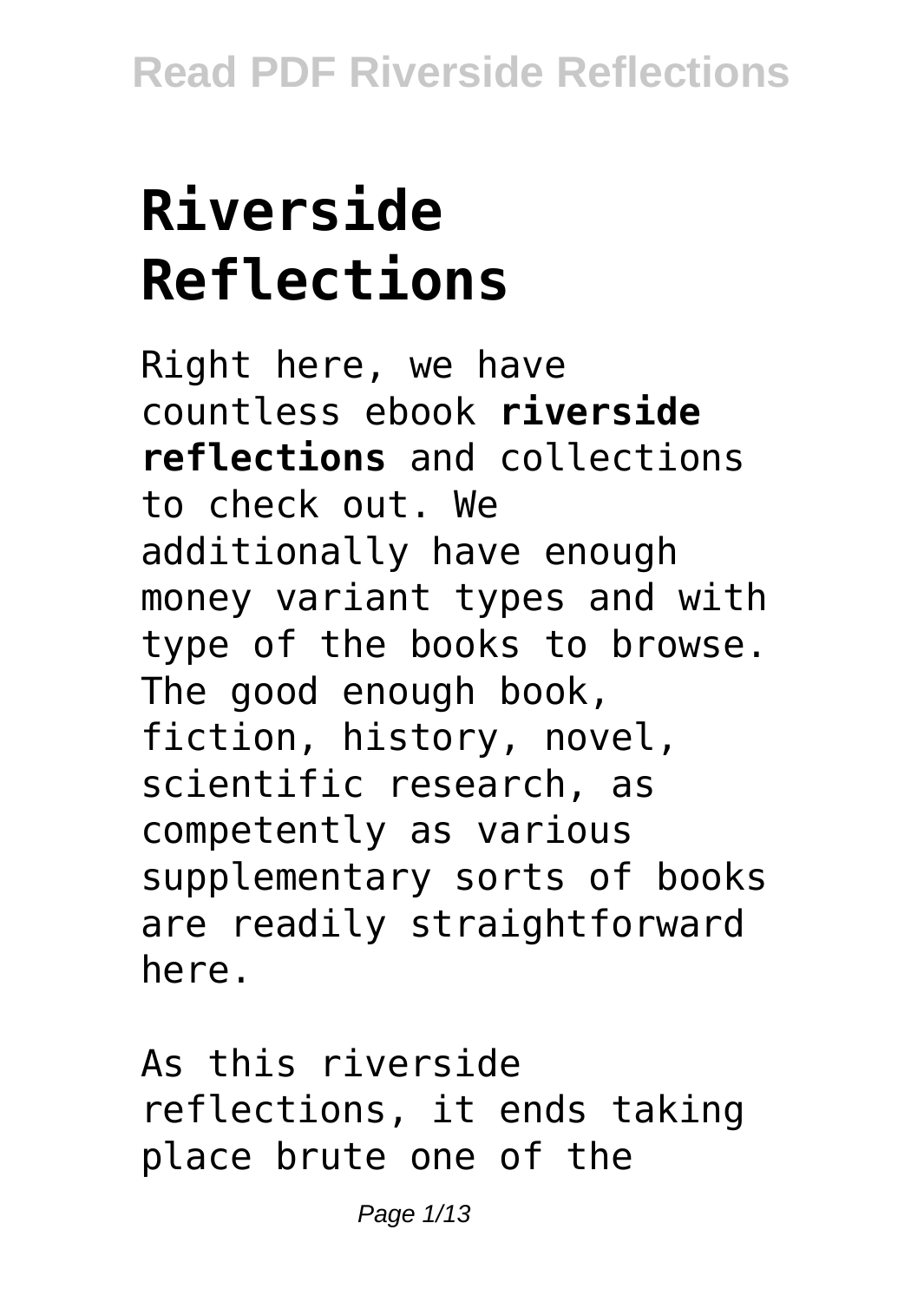favored books riverside reflections collections that we have. This is why you remain in the best website to look the amazing ebook to have.

Despite its name, most books listed on Amazon Cheap Reads for Kindle are completely free to download and enjoy. You'll find not only classic works that are now out of copyright, but also new books from authors who have chosen to give away digital editions. There are a few paid-for books though, and there's no way to separate the two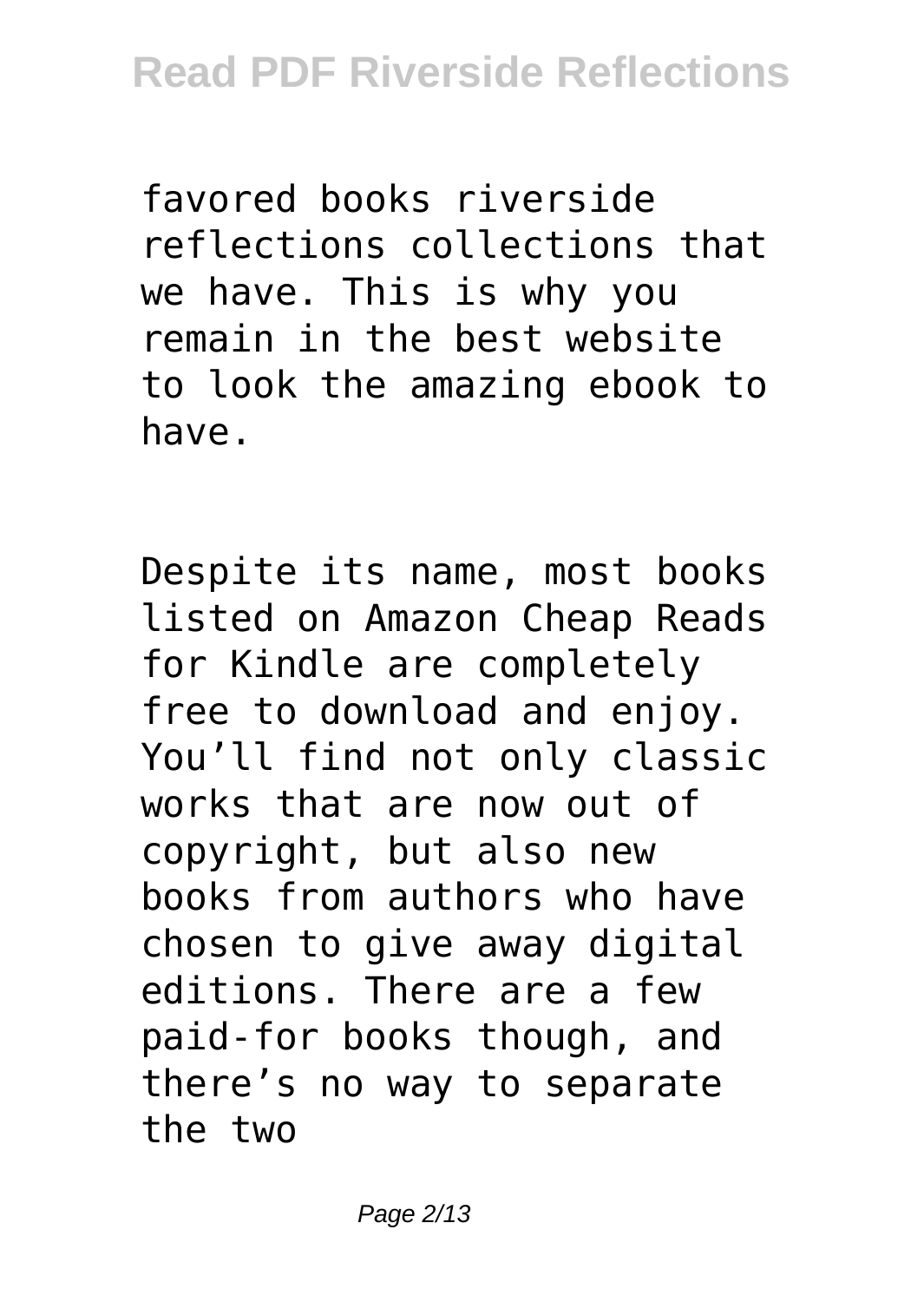# **River Reflections 1552 | Benjamin Moore** Riverside Reflections [Marion de Vos] on Amazon.com. \*FREE\* shipping on qualifying offers. New

poetry collection by Marion de Vos, New York. About her previous poetry collection Heartscapes (2011)

## **Tentrr - Riverside Reflections. Peaceful Pines**

**...**

Riverside Receptions - 35 N River Ln, Geneva, Illinois 60134 - Rated 4.8 based on 116 Reviews "My husband and I recently had our wedding here-it was...

#### **Home | Riverside Receptions** Page 3/13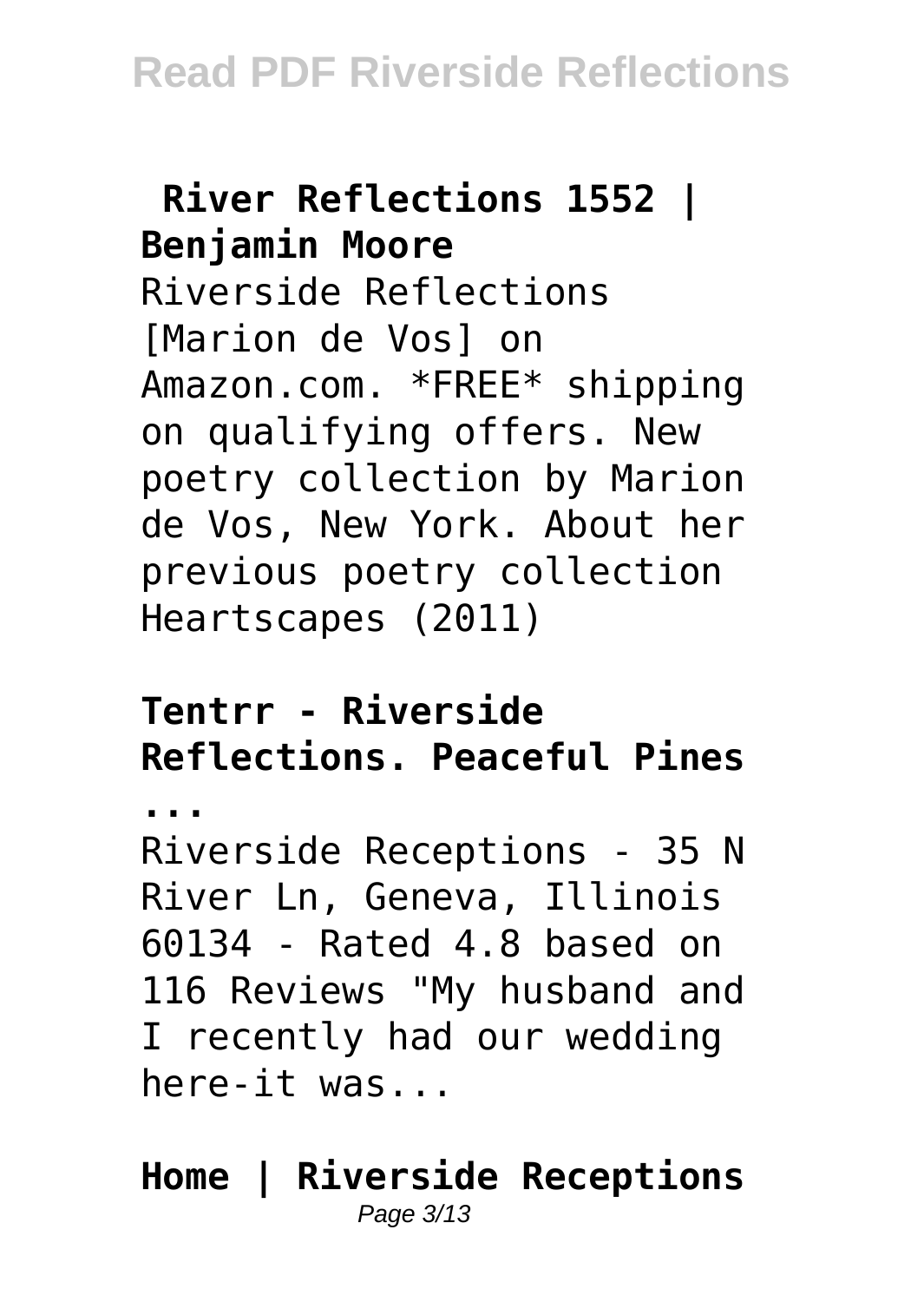Lakeside Reflections is an all-inclusive facility for weddings, parties, and formal events. We are fully insured and we have licenses for banquets, catering, and bar services. Enjoy our beautiful park-like setting with an 11-acre lake. We do our own catering and DJ services, and we handle all the food services and cleanup duties.

### **RIVERSIDE REFLECTIONS -Easy River Access, Fire Pit, WiFi**

**...**

Tentrr - Riverside Reflections. Peaceful Pines. Is located in Bennington. Manchester is 30 miles from the vacation home. Page 4/13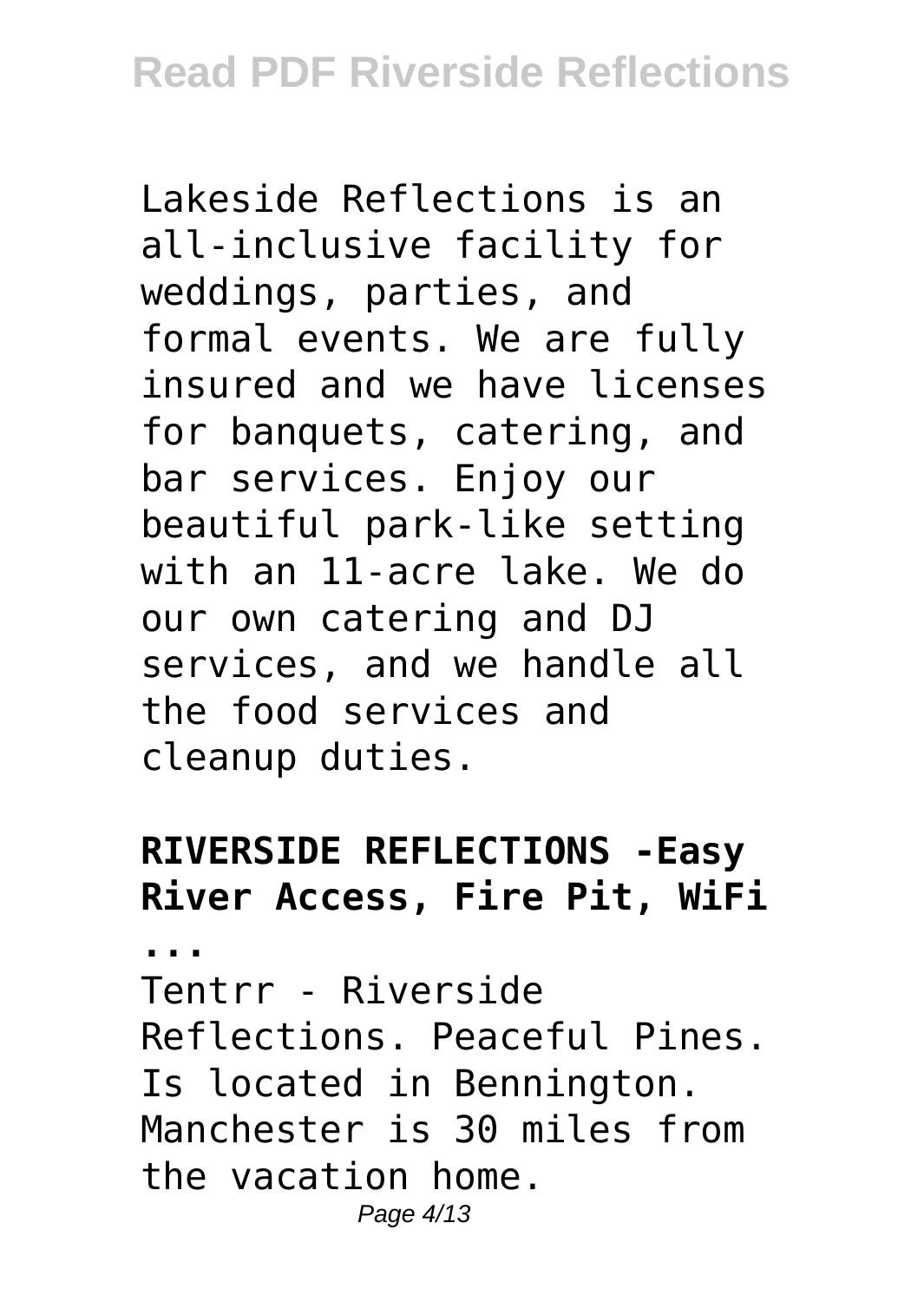# **Riverside Reflections -easy River Access, Fire Pit, Wifi**

**...**

Riverside Reflections is a Carolina Mountain Properties & Rentals property. Our calendar and rates are updated instantaneously. Contact us at to reserve. We strive to make it as easy as possible to stay at one of our properties.

## **Riverside Reflections -easy River Access, Fire Pit, Wifi**

**...**

Come visit our beautiful park River Reflections RV Resort and Campground is located on sixteen acres along the beautiful Feather Page 5/13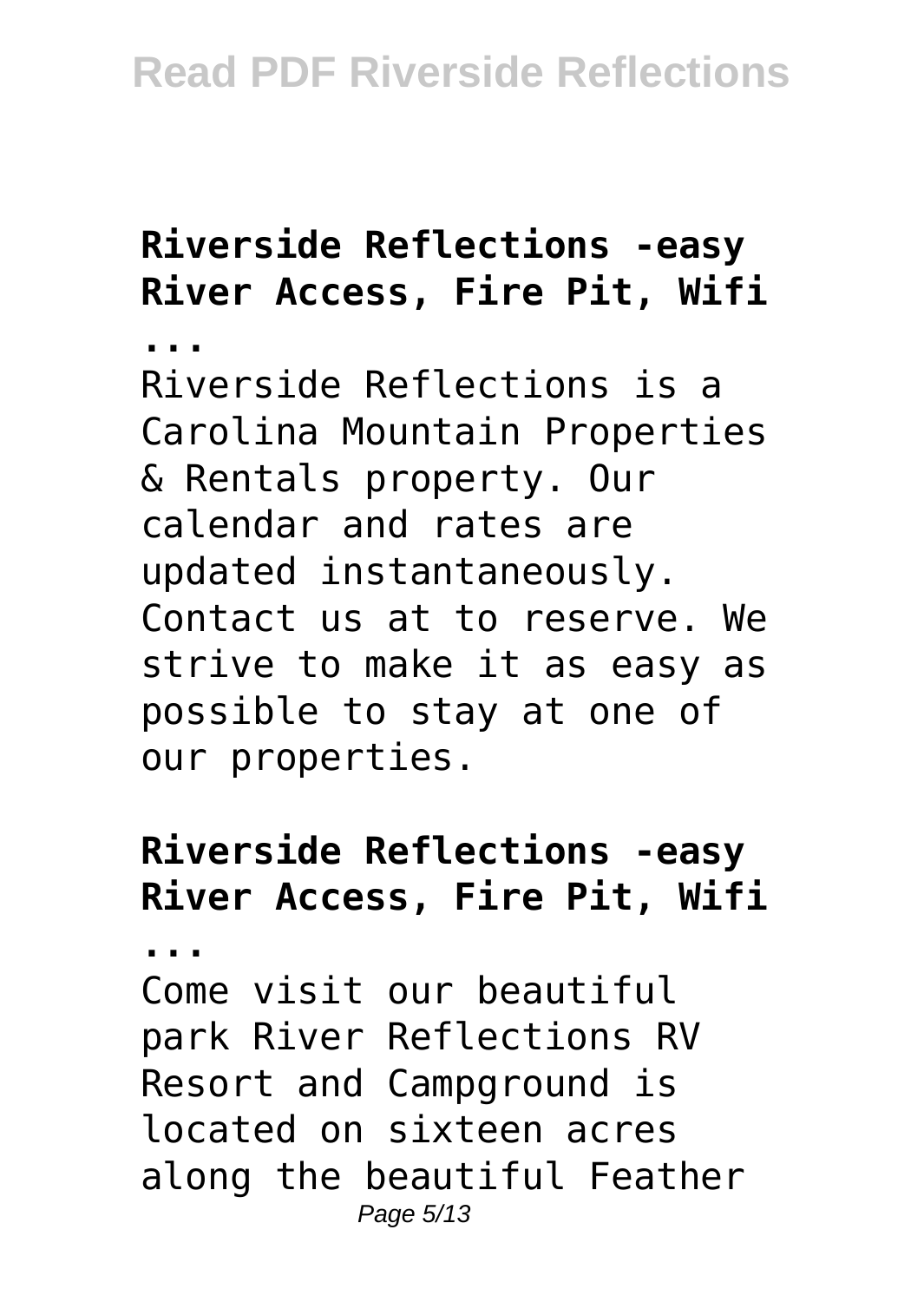River. We're just one mile south of Oroville on Highway 70. We are backed up to an 11,000 acre wildlife preserve. Come share in the peace and serenity that this environment provides.

#### **Riverside Reflections - On The New River**

Riverside Reflections. Peaceful Pines. On the Contocook River and Powder Mill Pond, just 1.5 hrs. from Boston in the legendary Monadnock region. Swim, kayak, canoe, paddleboat, fish, hike, or bike throughout 27 acres of wooded and waterfront paradise.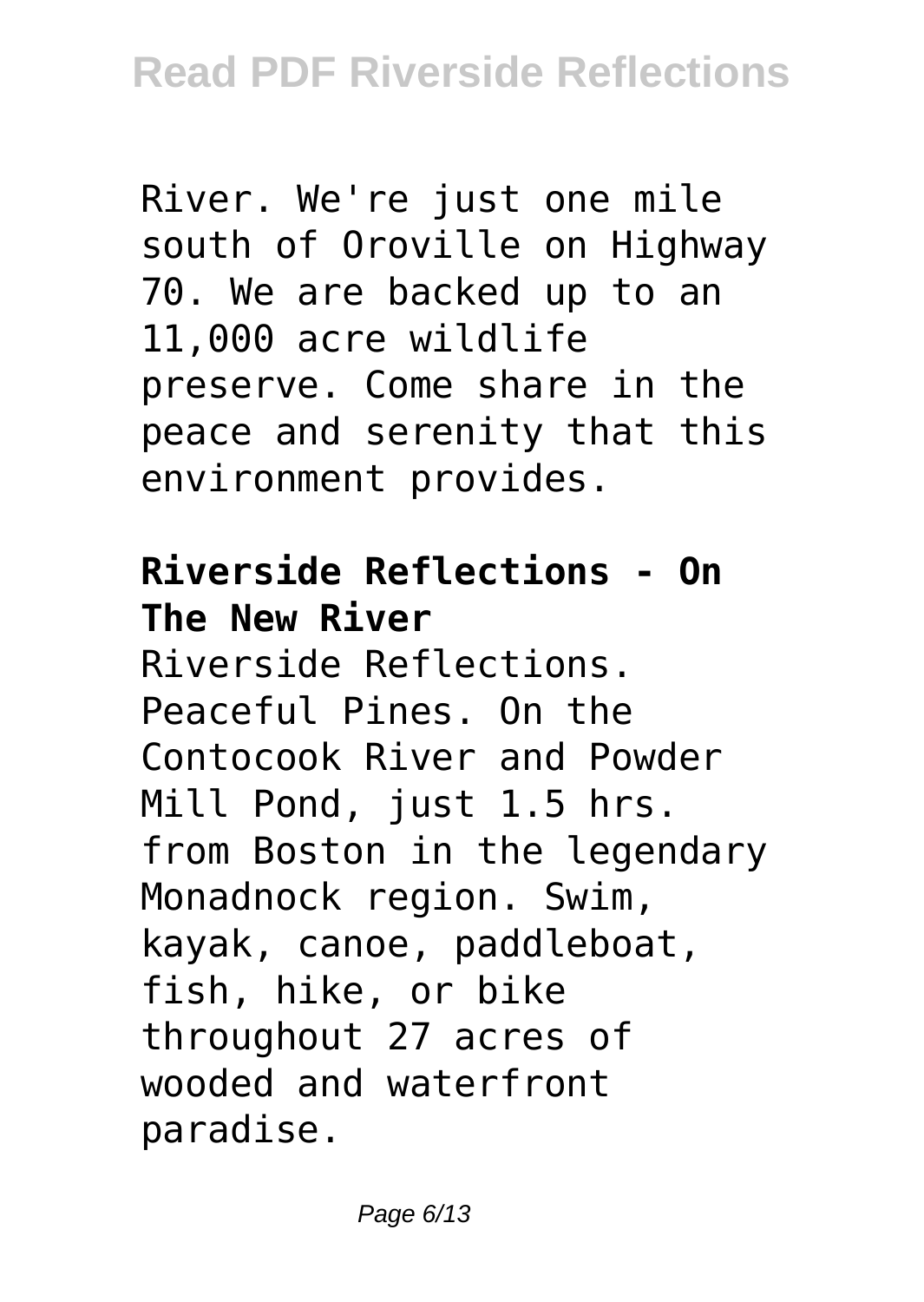# **River Reflections RV Resort & Campground**

Tentrr - Riverside Reflections. Peaceful Pines. Is situated in Bennington. Manchester is 29.8 miles from the holiday home. The nearest airport is Manchester Boston Regional Airport, 34.8 miles from Tentrr - Riverside Reflections.

### **Riverside Reflections - Home | Facebook**

8 reviews of Reflection "I took my daughter there for Shoes for a teen dance. The shoes were not expensive and she found a pair that worked. What more could I ask for? Lol. Yes, the girls Page 7/13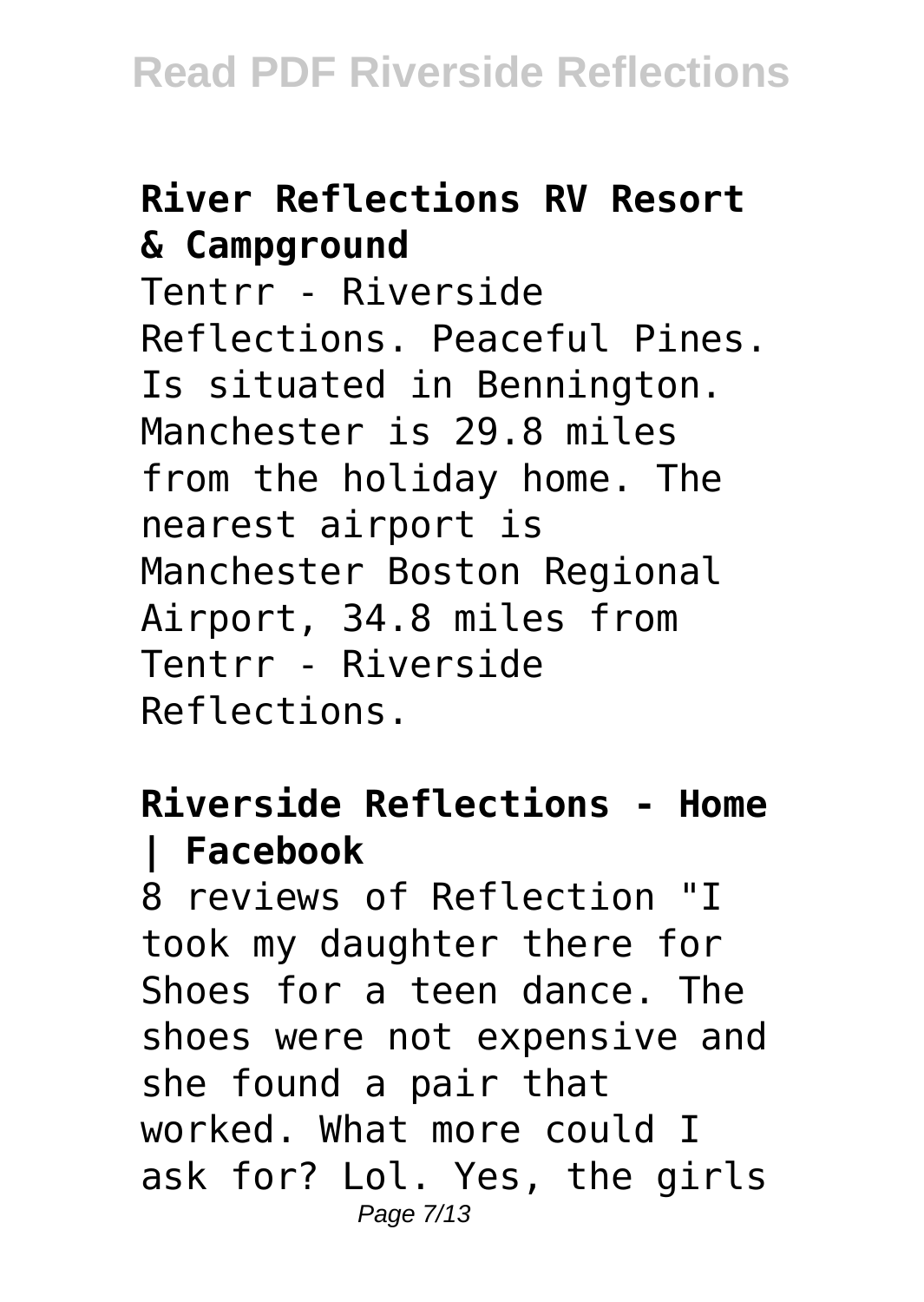# **Read PDF Riverside Reflections**

working there were overwhelmed, and the service was slow,…

#### **Pigeon Forge Cabins - River Reflections**

Reflections - A Disney Lakeside Lodge - Disney Vacation Club Resort - A new nature-inspired, mixed-use Disney resort will welcome families in 2022 along the picturesque shoreline of Bay Lake.

#### **Riverside Reflections. Peaceful Pines.**

Riverside Reflections is a Carolina Mountain Properties & Rentals property. Our calendar and rates are updated instantaneously. Page 8/13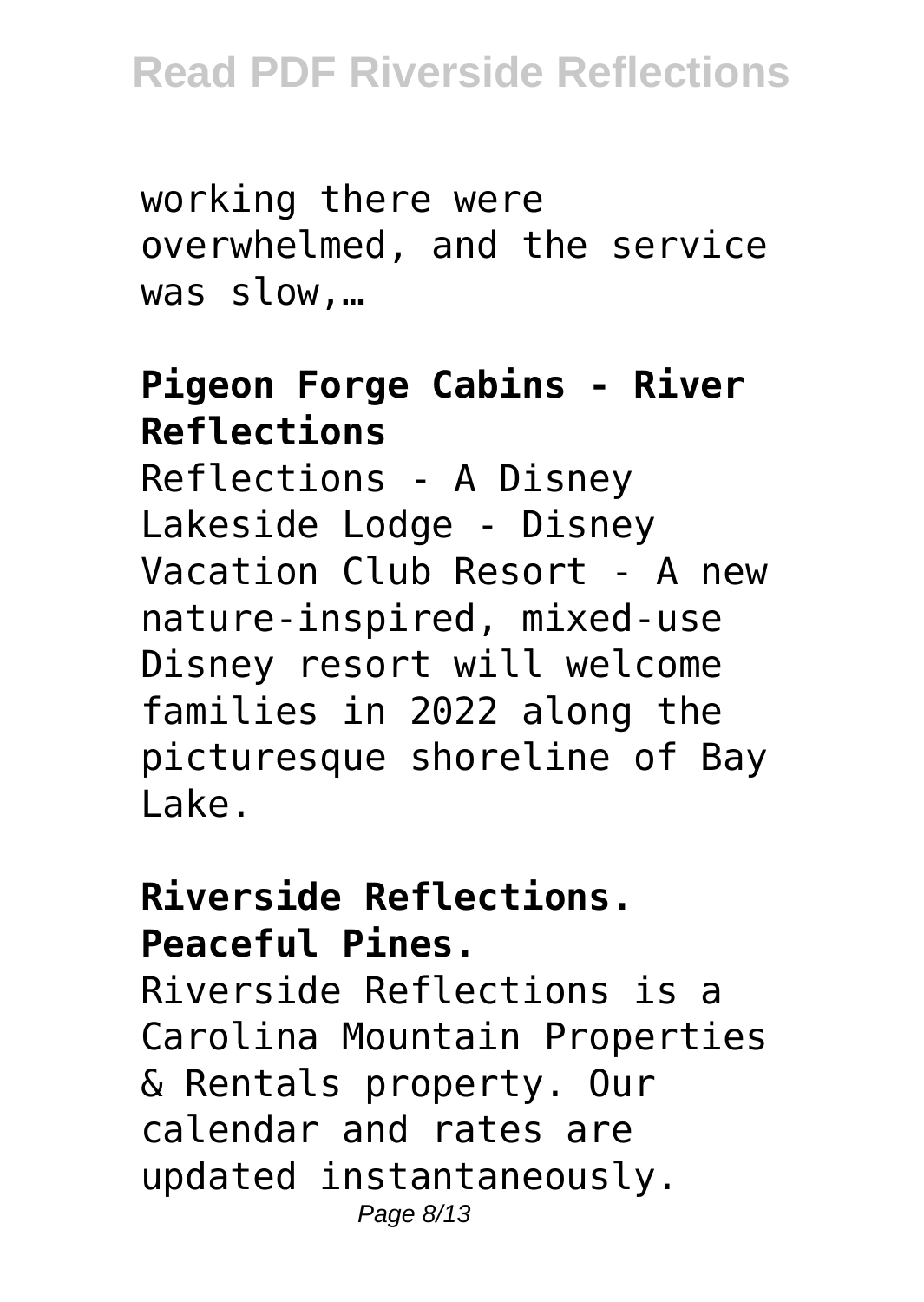Contact us at to reserve. We strive to make it as easy as possible to stay at one of our properties.

#### **Riverside Reflections - Yelp** Riverside Reflections, Bexleyheath. 152 likes. We are a baton twirling team, based in South East London/Kent. We are members of NBTA, and take part in...

# **Reflection - Riverside, CA - Yelp**

RIVERSIDE RECEPTIONS Our historic building and gorgeous view create a peaceful and tranquil place for any event that you may consider having. The quaintness of our décor is Page 9/13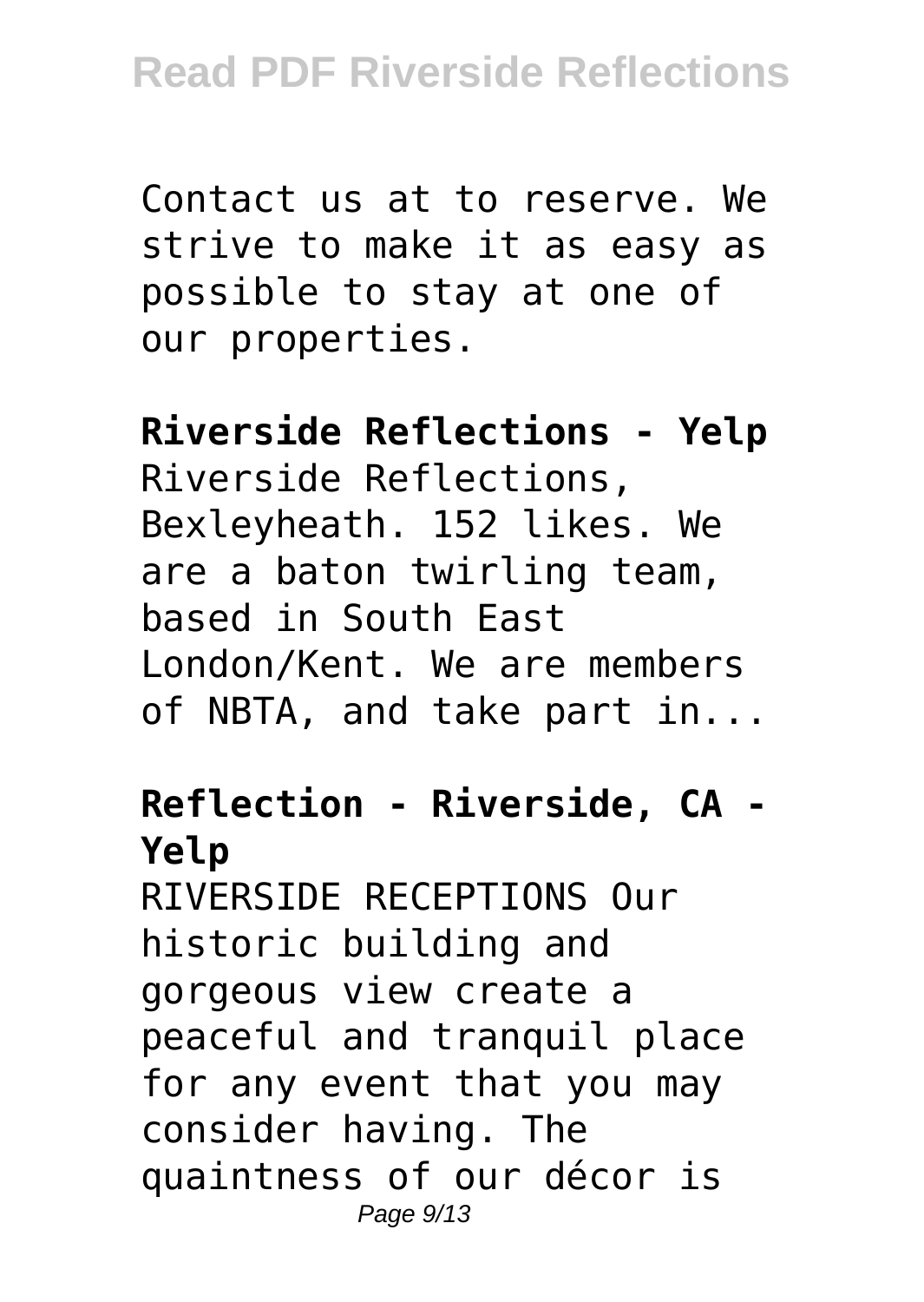warm and welcoming, thrilling guests with its comfortable yet rustic feel.

### **Vacation Home Tentrr - Riverside Reflections. Peaceful ...** Riverside Reflections in Murfreesboro, reviews by real people. Yelp is a fun

and easy way to find, recommend and talk about what's great and not so great in Murfreesboro and beyond. Riverside Reflections - Yelp

#### **Riverside Receptions - Home | Facebook** One of over 3,500 exclusive Benjamin Moore colors. Onscreen and printer color Page 10/13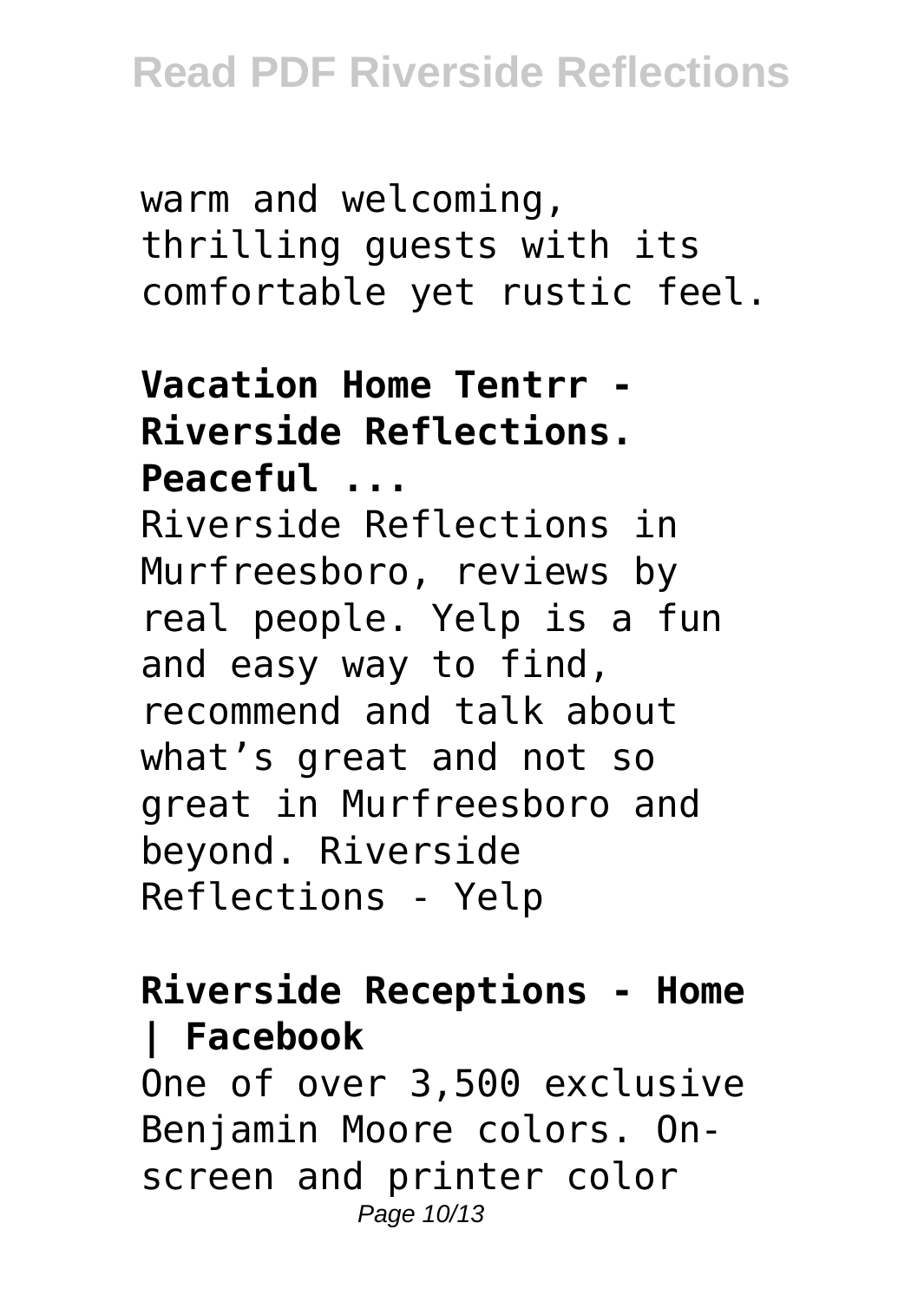representations may vary from actual paint colors.

#### **Reflections - A Disney Lakeside Lodge at Walt Disney World**

Book Riverside Reflections -easy River Access, Fire Pit, Wifi & Covered Porch! & Save BIG on Your Next Stay! Compare Reviews, Photos, & Availability w/ Travelocity. Start Saving Today!

#### **'Riverside Reflections' Pt 1**

The real treat at River Reflections is that you're sitting right on the bank overlooking the Little Pigeon River which flows directly out of the Great Smoky Mountain National Page 11/13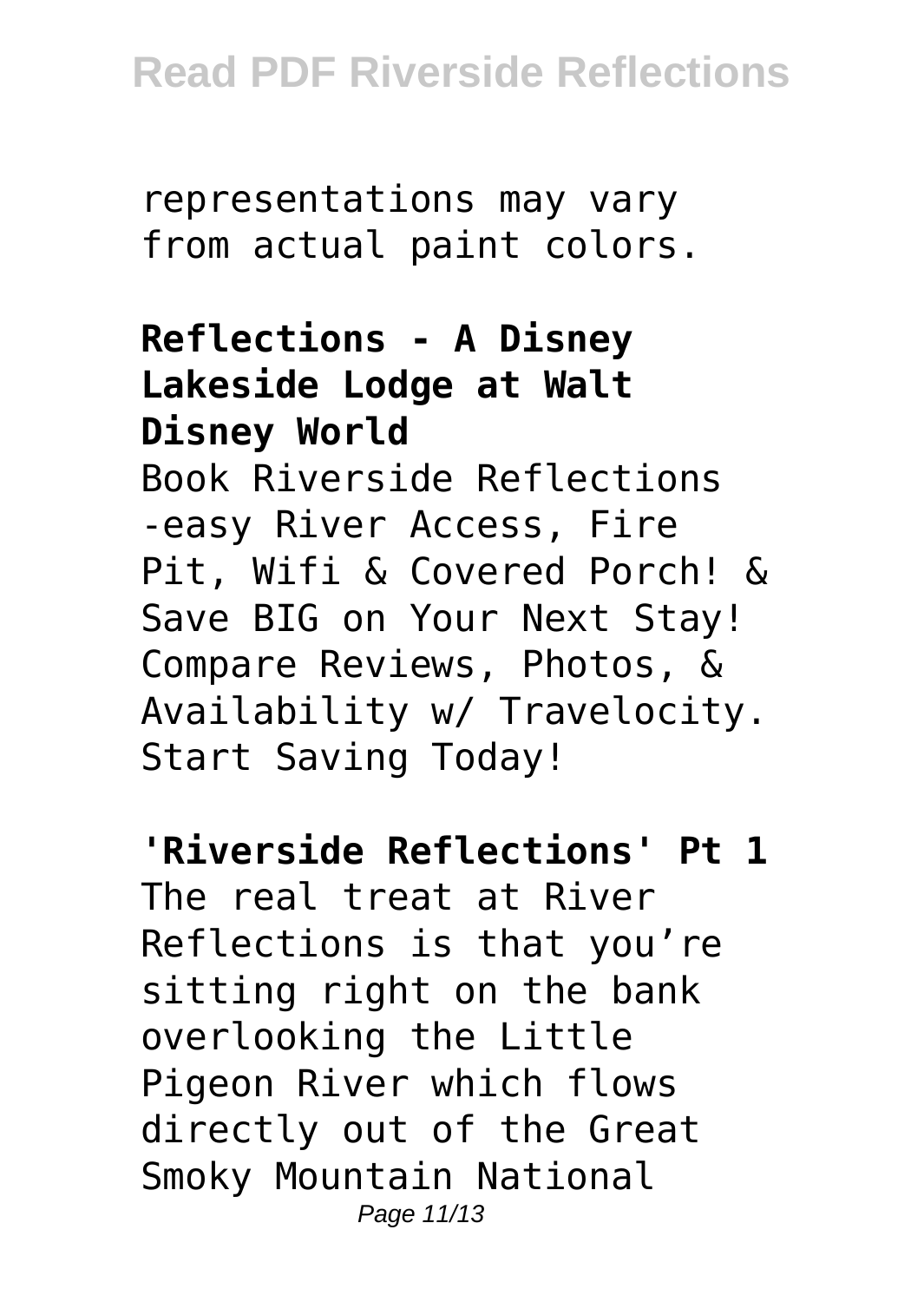Park. Be sure to pack along your bathing suit, fishing pole, wading shoes or whatever else you think you'll need to enjoy a day spent on the water.

## **Riverside Reflections**

Riverside Reflections is a Carolina Mountain Properties & Rentals property. Our calendar and rates are updated instantaneously. Contact us at 800-628-2663 to reserve. We strive to make it as easy as possible to stay at one of our properties.

#### **Lakeside Reflections | Event Hosting | Corporate Holiday** Page 12/13